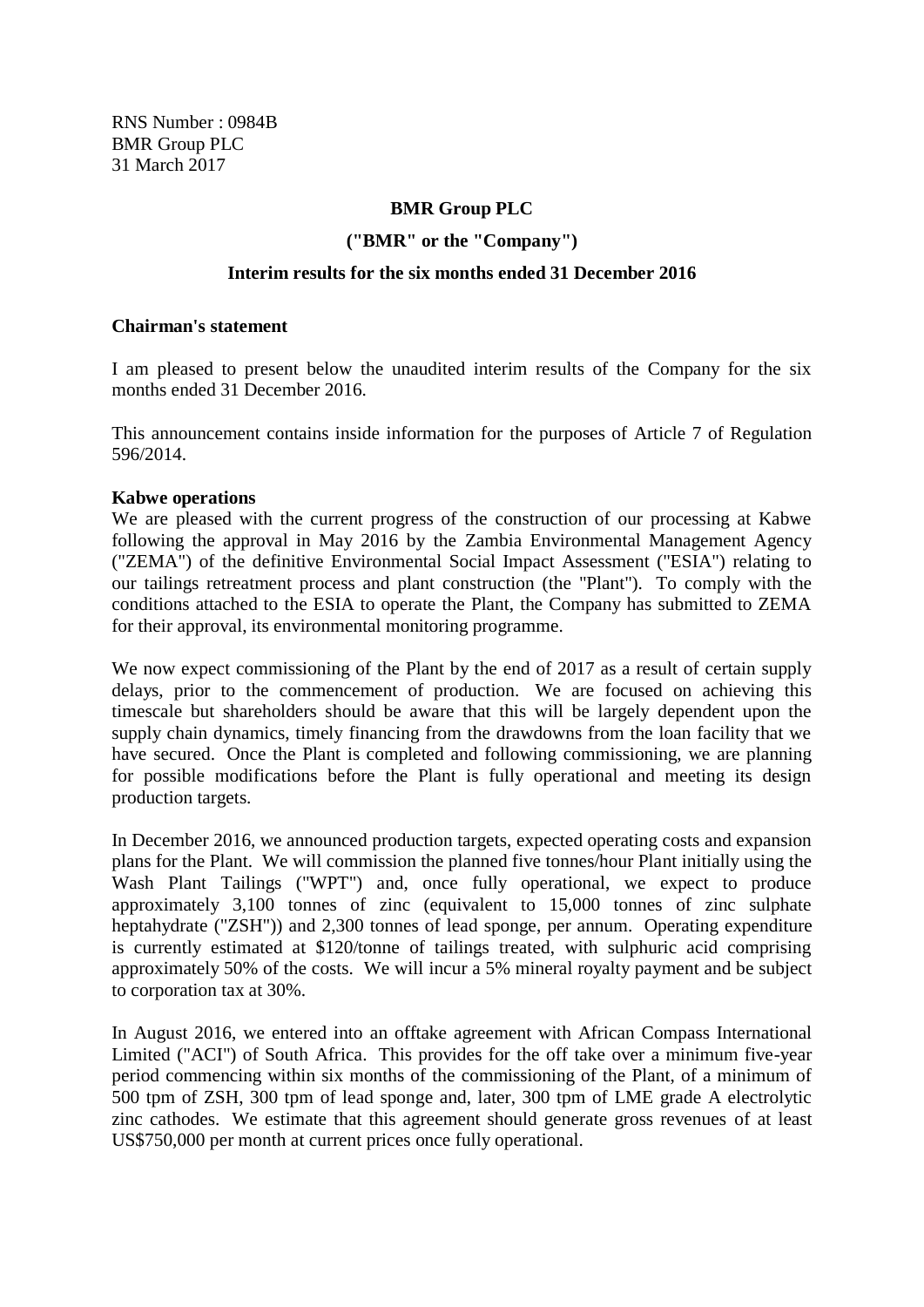Furthermore, in September 2016, we entered into a project construction and trade finance facility for up to \$5.2 million with ACI of which up to \$4.2 million is for use in connection with the Plant and \$1 million for the Star Zinc acquisition. We have initiated the first drawdown from this facility which is interest free and expect to receive the initial funds imminently. Under the terms of the agreement, the drawdown facility includes an arrangement fee of \$109,800.

We are planning two stages of production ramp-up following the Plant becoming fully operational to add further capacity to certain sections of the Plant. The first stage by late 2018 is planned to increase the plant feed tonnage using the WPT only to raise production of zinc metal to 8,000 tonnes per annum. The second stage is planned for 2020 with a substantial increase in plant feed tonnage. This is likely to involve construction of a new plant designed to treat a combined feed of the Leach Plant Residues ("LPR") and Imperial Smelting Furnace Slag ("ISFS"), and is expected to increase zinc metal production to up to 25,000 tonnes per annum.

### **Vanadium**

We are encouraged by the prospects for the potential recovery from the tailings of vanadium and production of vanadium pentoxide. This follows the successful recovery of zinc, lead and vanadium into a pregnant liquor solution by our metallurgical partners, Kupfermelt of South Africa and Alfred K Knight Laboratories, Kitwe, from a blend of LPR and ISFS, announced in December 2016. Also, vanadium has been successfully recovered from the WPT. We expect to complete the test work to confirm the process for the economic recovery of vanadium shortly and thereafter we intend to commission Mineral Consultancy Corporation to prepare an upgrade of vanadium in the tailings to a JORC-compliant resource.

Our metallurgical work to date indicates that no modifications should be required to the acid brine section of the Plant to recover vanadium from the tailings and take it into solution as a by-product. We are currently establishing the capital expenditure and operating costs to produce vanadium pentoxide, with our expected recovery factor of 65%, which will necessitate an additional process circuit and modification to the Plant construction. We believe that the operation of a processing circuit for the vanadium pentoxide will only require an Environmental Project Brief ("EPB") to be lodged shortly with ZEMA, with approval likely to follow within a few months. Initially, vanadium pentoxide production is anticipated to be between 250 and 300 tonnes per annum.

# **Waelz Kiln Slag ("WKS")**

We are in continued discussions with ZEMA, following the submission of an Environmental Project Brief ("EPB") in December 2015, for the sale locally of the WKS for application in road construction rather than building blocks. We are appealing against ZEMA's initial response for the requirement for an Environmental Impact Study which would entail a more onerous process.

# **Imperial Smelting Furnace Slag ("ISFS")**

The Company continues to optimise the recovery of zinc and vanadium from the ISFS and, on the conclusion of Alfred K Knight's test work to establish the economic recovery of these metals, the Company will commission a full JORC compliant survey of the ISFS.

### **Kashitu exploration programme**

In October 2016, we commenced the first phase of our geological exploration programme in the Kashitu section of the Large Scale Mining Licence at Kabwe to investigate the potential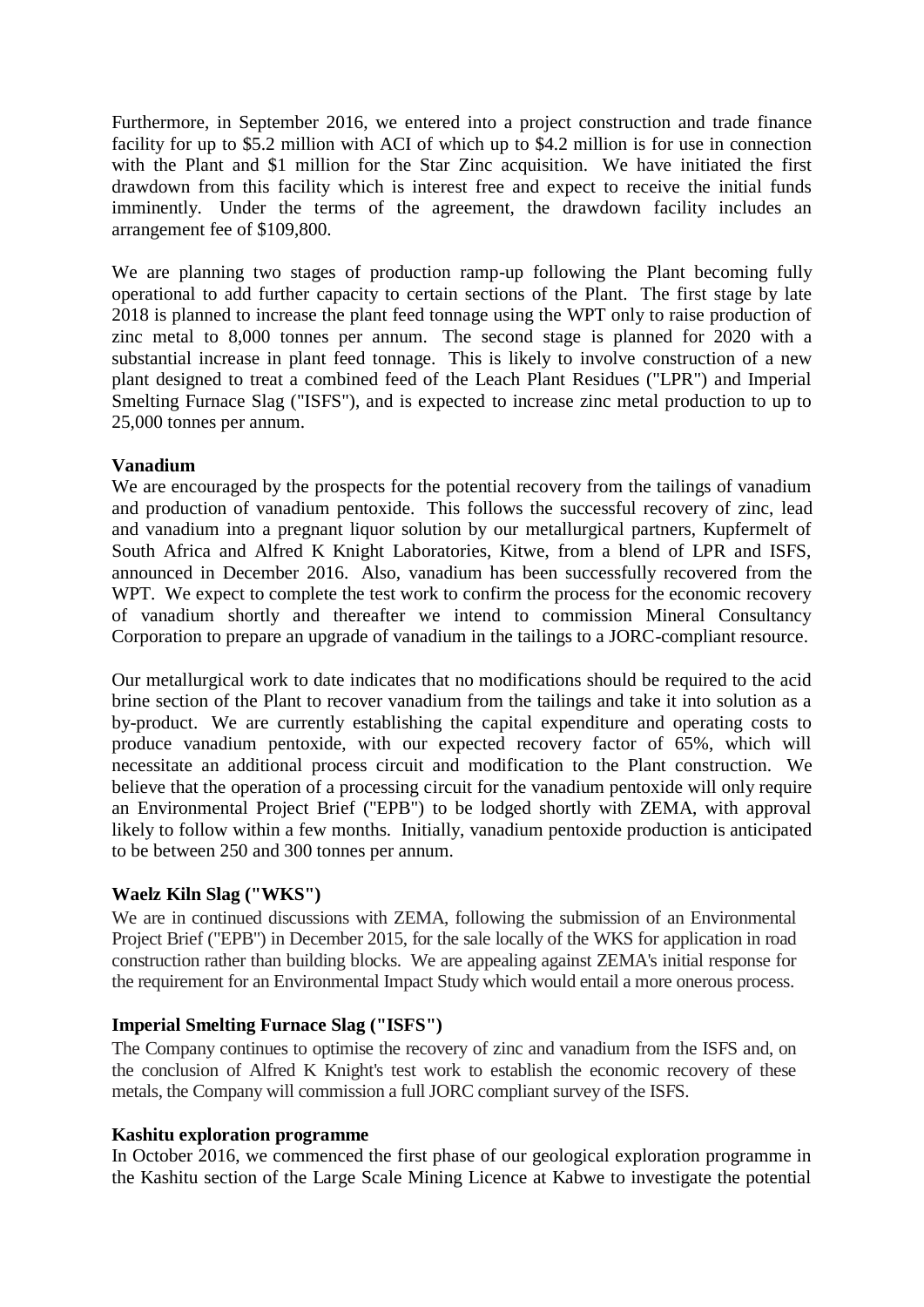for the exploitation of near surface ore. This followed our analysis of the data from the earlier exploration campaigns undertaken by ZamAnglo, ZCCM, Billiton and Teal between 1958 and 2006 comprising soil sampling, pitting, reverse circulation and diamond drilling.

Our auger soil sampling programme was limited to 183 holes up to a depth of 2m, on a 50m by 50m grid over an area of 1km by 0.5km, to investigate potential high-grade surface expressions of zinc associated with upper alluvial material. We were able to delineate three distinct surface mineralised zones. Silver was detected in 19 samples and evidence from the samples, each of which was submitted for independent assay checks, suggested higher silver grades show a strong correlation with higher zinc grades. The highest grade silver assayed was 16.8 g/t silver associated with 8.4% zinc, using XRF analysis.

We consider these results to be encouraging and we are exploring whether there is a possible extension to this high grade zinc zone. We have undertaken a second phase of auger drilling and expect to commence a third phase in the near future.

### **Star Zinc**

On 17 November 2016, we announced that the Company had entered into a sale and purchase agreement with Bushbuck Resources Limited to acquire its Large Scale Prospecting Licence 19653-HQ-LPL ("Star Zinc") near Kabwe following the successful completion of due diligence (the "Acquisition"). We have paid to date a non-refundable deposit of  $$30,000 +$ 16% VAT, a refundable deposit of \$100,000 and, on completion of its Acquisition, will pay a further \$1 million less the sums previously paid plus 16% VAT and approximately 10% property transfer tax.

Star Zinc represents an important strategic acquisition as the ore contains high grade zinc which can be blended with the LPR or used to raise the plant head grade to increase zinc production at the Plant. This will underpin the long-term future of the Kabwe operation. Following the Acquisition, which we expect to complete in the near future, we will commence the planning of a drilling programme over the next 18 months at a cost of up to \$200,000.

### **Ester Project, Northern Portugal**

On 11 November 2016, the Company entered into an option agreement to acquire an 80% interest in an exploration concession for tungsten, tin and potentially other minerals including gold and silver with previous historic workings.

We completed our first field exploration campaign at the end of 2016, undertaken with our partner, Mineralia-Minas, Geotecnia E Construcoes, LDA. We have now defined five highpriority areas for further examination within the Regoufe Granite area of the licence, each hosting potential vein-style tungsten mineralisation with possible gold, silver and lithium credits.

We will be undertaking a detailed sampling programme of the largest mine dumps to establish the in-situ grades. We have also instigated a detailed mineralogical examination through Petrolab in Cornwall on 10 selected samples. Finally, we will be commissioning a structural survey of the entire licence area to help target future field work and are planning an exploration campaign on the source of mineralisation for a previously undiscovered Roman alluvial gold mine in the licence area.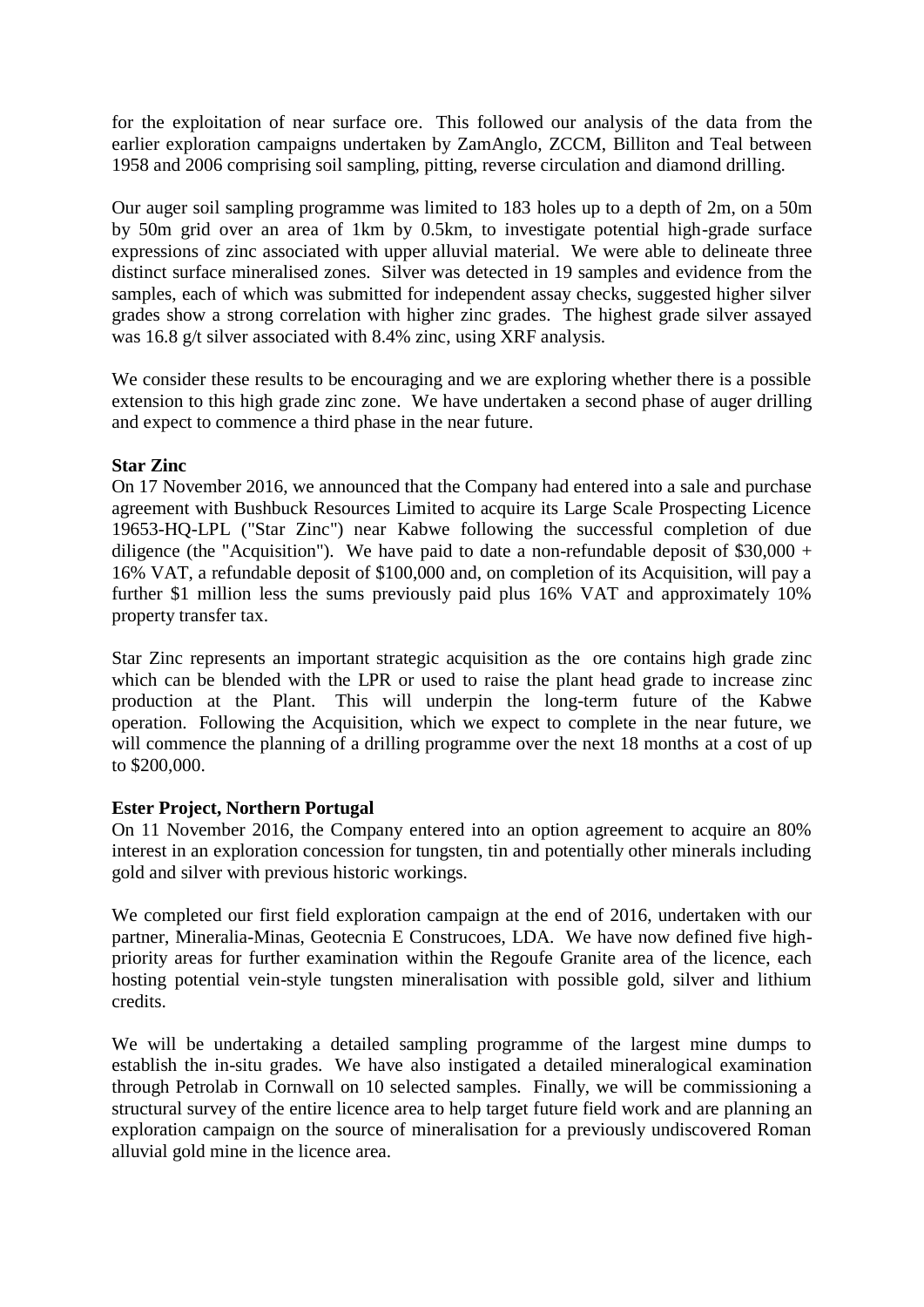### **Fund raisings and share capital**

On 28 October 2016, the Company raised £620,000 before expenses in a placing through the issue of 9,253,731 ordinary shares of 1p each at a price of 6.7p per share. In addition, for each share a warrant was issued to subscribe for a further new ordinary share at 7p per share in the 42 days following publication of BMR's results for the year ended 30 June 2016.

These year-end results were published on 29 December 2016 and the exercise period commenced for the various warrants issued between 28 October 2015 and 28 October 2016. As a result, following the end of the interim period, on 13 February 2017, the Company raised a further £414,454 before expenses through the issue of 5,920,774 ordinary shares of 1p each at a price of 7p per share on the exercise of warrants.

I was pleased to commit a further £46,667 to the Company through the exercise of my warrants to subscribe for 666,666 ordinary shares and I now hold 1,733,332 ordinary shares, in addition to my options.

### **Interim results**

The loss before taxation for the six months ended 31 December 2016 before exchange translation differences was £702,000 (2015: £550,000). The loss for the period includes administrative expenses which amounted to £617,000 (2015: £550,000). Loss per ordinary share was 0.40p (2015: 0.40p).

Total net assets at 31 December 2016 amounted to £11.03 million (2015: £8.77 million), following additions of £465,000 to property, plant and equipment as we commenced construction of the Plant and of £505,000 to intangible assets incorporating the investments in Star Zinc and the Ester Project.

# **Personnel and overheads**

We expect to expand our team in Zambia significantly as we move towards operational status at Kabwe. We will also commit limited additional resource to the Ester Project for further geological testing and to Star Zinc on the completion of the Acquisition, initially for assessing the drilling programme.

We continue to maintain tight control over our overhead base, particularly in the UK where we continue to administer the legacy issues from the former management. These issues include the claims against certain entities arising from the investigation into financial irregularities and from our appeal against the decision of HMRC to de-register the Company for VAT with an assessment for back VAT.

# **Outlook**

We have achieved considerable progress at Kabwe, outlined above, and expect the commencement of production by the end of 2017. We are focused on achieving this timescale but shareholders should be aware that this will be largely dependent upon the supply chain dynamics, timely financing from the drawdowns from the loan facility we have secured and planned commissioning by ZEMA.

We have secured the offtake agreement for the sale of zinc cathodes, lead sponge and ZSH over a minimum five-year period, together with a trade finance facility for ensuring funding for the Plant construction. In essence, we have established a robust business model for treatment of the tailings which we are now implementing with significant potential for the Company.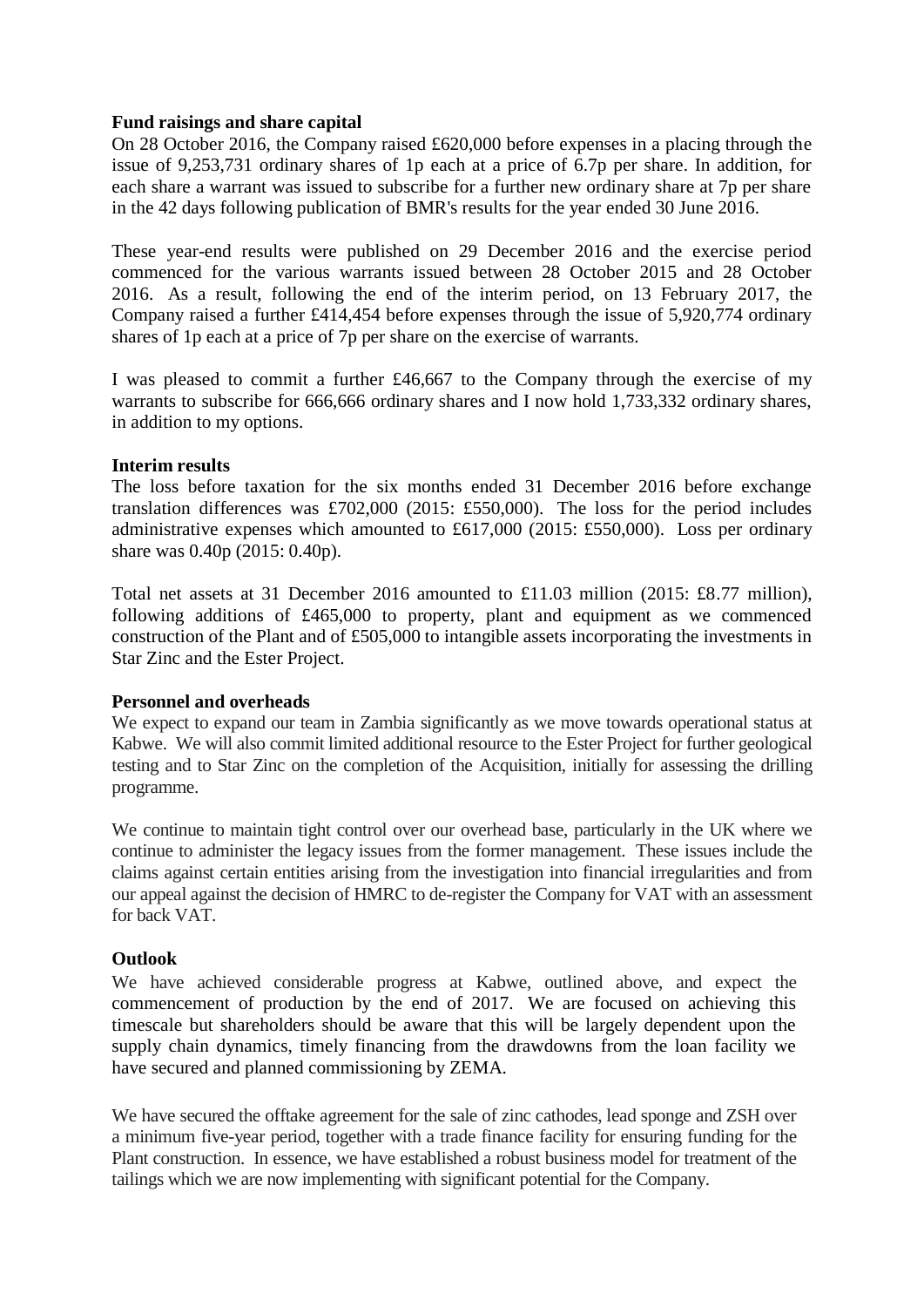Furthermore, we are encouraged by the prospects for the potential recovery from the tailings of vanadium and production of vanadium pentoxide which could generate a lucrative return in due course.

We also have exciting prospects with the exploration programme on the Kashitu section at Kabwe, the Star Zinc acquisition and the further sampling and exploration programme at the Ester Project.

We have a small dedicated team in place and I am grateful for their significant contribution to the enhancement of the Company's value. We are also seeing price rises in the metals in which we are involved which should further enhance value.

I am confident that we will be able to implement our plans for the realisation of value for the significant benefit of our shareholders over the medium term.

Alex Borrelli Chairman

31 March 2017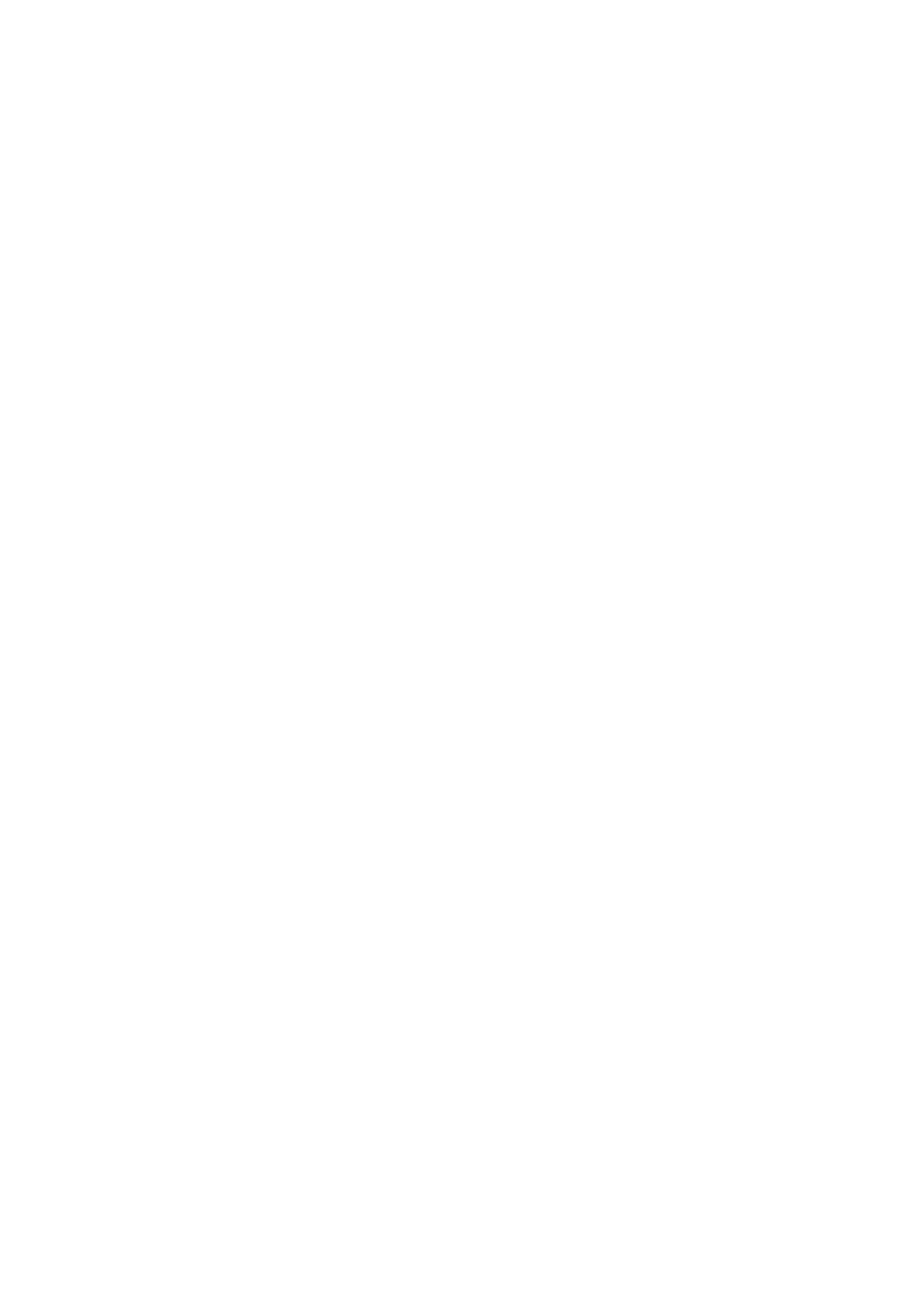## **BMR GROUP PLC CONSOLIDATED STATEMENT OF COMPREHENSIVE INCOME For the six month period ended 31 December 2016**

|                                                              | <b>Un-audited</b><br><b>Period ended</b><br>31 December<br>2016 | <b>Un-audited</b><br><b>Period ended</b><br>31 December<br>2015 | <b>Audited</b><br><b>Year ended</b><br><b>30 June 2016</b> |
|--------------------------------------------------------------|-----------------------------------------------------------------|-----------------------------------------------------------------|------------------------------------------------------------|
|                                                              | £                                                               | £                                                               |                                                            |
| <b>Continuing operations</b>                                 |                                                                 |                                                                 |                                                            |
| Administrative expenses                                      | (616, 693)                                                      | (550, 047)                                                      | (1,096,658)                                                |
| Share based payment                                          |                                                                 |                                                                 | (31, 714)                                                  |
|                                                              |                                                                 |                                                                 |                                                            |
| <b>Total administrative expenses</b>                         | (616, 693)                                                      | (550, 047)                                                      | (1, 128, 372)                                              |
| Finance expense                                              | (85,789)                                                        | (1,017)                                                         | (2,078)                                                    |
| Finance income                                               | 425                                                             | 1,444                                                           | 2,759                                                      |
|                                                              |                                                                 |                                                                 |                                                            |
| Loss before tax                                              | (702, 057)                                                      | (549, 620)                                                      | (1, 127, 691)                                              |
| Taxation                                                     |                                                                 |                                                                 |                                                            |
|                                                              |                                                                 |                                                                 |                                                            |
| Loss for the period after<br>taxation attributable to equity |                                                                 |                                                                 |                                                            |
| holders of the parent company                                | (702, 057)                                                      | (549, 620)                                                      | (1, 127, 691)                                              |
| Other comprehensive loss:                                    |                                                                 |                                                                 |                                                            |
| <b>Exchange translation differences</b>                      |                                                                 |                                                                 |                                                            |
| on foreign operations                                        | 786,303                                                         | 390,046                                                         | 1,762,673                                                  |
|                                                              |                                                                 |                                                                 |                                                            |
| <b>Total comprehensive</b>                                   |                                                                 |                                                                 |                                                            |
| income/(loss) for the period                                 |                                                                 |                                                                 |                                                            |
| attributable to equity holders                               |                                                                 |                                                                 |                                                            |
| of the parent company                                        | 84,246                                                          | (159, 574)                                                      | 634,982                                                    |
|                                                              |                                                                 |                                                                 |                                                            |
| Loss per ordinary share                                      |                                                                 |                                                                 |                                                            |
| Basic and diluted (pence)                                    | (0.40p)                                                         | (0.40p)                                                         | (0.75p)                                                    |
|                                                              |                                                                 |                                                                 |                                                            |

**The comparative figures are for the six month period ended 31 December 2015 and the year ended 30 June 2016.**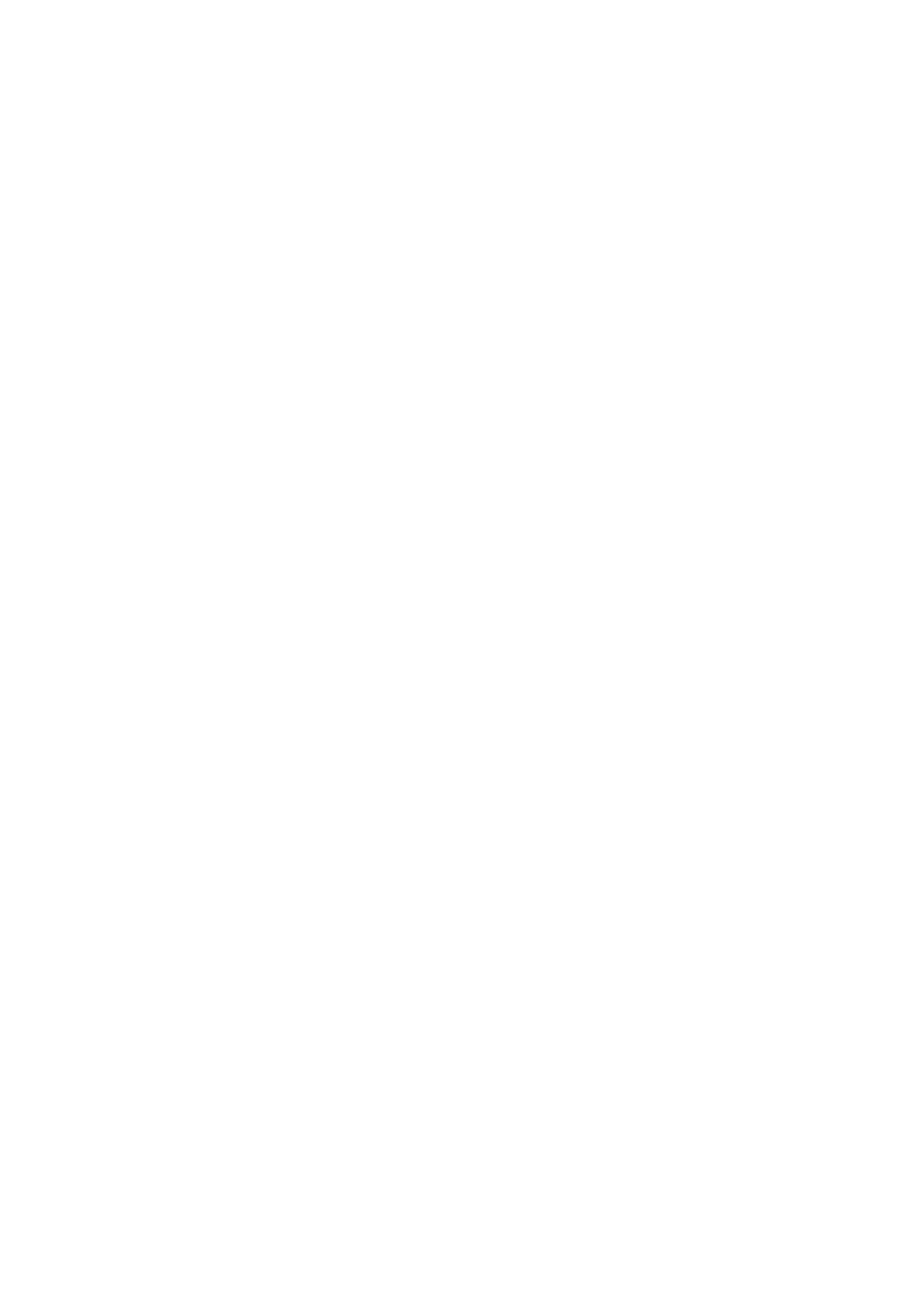# **BMR GROUP PLC CONSOLIDATED STATEMENT OF FINANCIAL POSITION As at 31 December 2016**

|                                                  | Un-audited   | Un-audited   | <b>Audited</b> |
|--------------------------------------------------|--------------|--------------|----------------|
|                                                  | 31 December  | 31 December  | 30 June        |
|                                                  | 2016         | 2015         | 2016           |
|                                                  |              |              | £              |
| <b>Assets</b>                                    |              |              |                |
| <b>Non-current assets</b>                        |              |              |                |
| Intangible exploration and                       | 13,270,528   | 10,383,201   | 11,957,768     |
| evaluation assets                                |              |              |                |
| Property, plant and equipment                    | 524,282      | 53,258       | 91,242         |
|                                                  |              |              |                |
|                                                  | 13,794,810   | 10,436,459   | 12,049,010     |
|                                                  |              |              |                |
| <b>Current assets</b>                            |              |              |                |
| Trade and other receivables                      | 44,189       | 41,743       | 52,569         |
| Cash and cash equivalents                        | 230,679      | 838,120      | 1,014,354      |
|                                                  |              |              |                |
|                                                  | 274,868      | 879,863      | 1,066,923      |
| <b>Total assets</b>                              | 14,069,678   | 11,316,322   | 13,115,933     |
|                                                  |              |              |                |
| <b>Liabilities</b><br><b>Current liabilities</b> |              |              |                |
|                                                  |              |              |                |
| Trade and other payables                         | 628,073      | 530,126      | 537,819        |
| <b>Total current liabilities</b>                 | 628,073      | 530,126      | 537,819        |
|                                                  |              |              |                |
| <b>Non current liabilities</b>                   |              |              |                |
| Deferred tax                                     | 2,416,230    | 2,013,688    | 2,226,035      |
| <b>Total non current liabilities</b>             | 2,416,230    | 2,013,688    | 2,226,035      |
| <b>Total liabilities</b>                         | 2,984,273    | 2,543,814    | 2,763,854      |
|                                                  |              |              |                |
| <b>Net assets</b>                                | 11,025,375   | 8,772,508    | 10,352,079     |
|                                                  |              |              |                |
| Equity                                           |              |              |                |
| Share capital                                    | 21,403,488   | 21,079,788   | 21,310,951     |
| Share premium                                    | 22,256,466   | 21,237,815   | 21,759,953     |
| Share based payment reserve                      | 84,500       | 52,786       | 84,500         |
| Merger reserve                                   | 1,824,000    | 1,824,000    | 1,824,000      |
| <b>Translation reserve</b>                       | 2,285,490    | 126,560      | 1,499,187      |
| Retained earnings                                | (36,828,569) | (35,548,441) | (36, 126, 512) |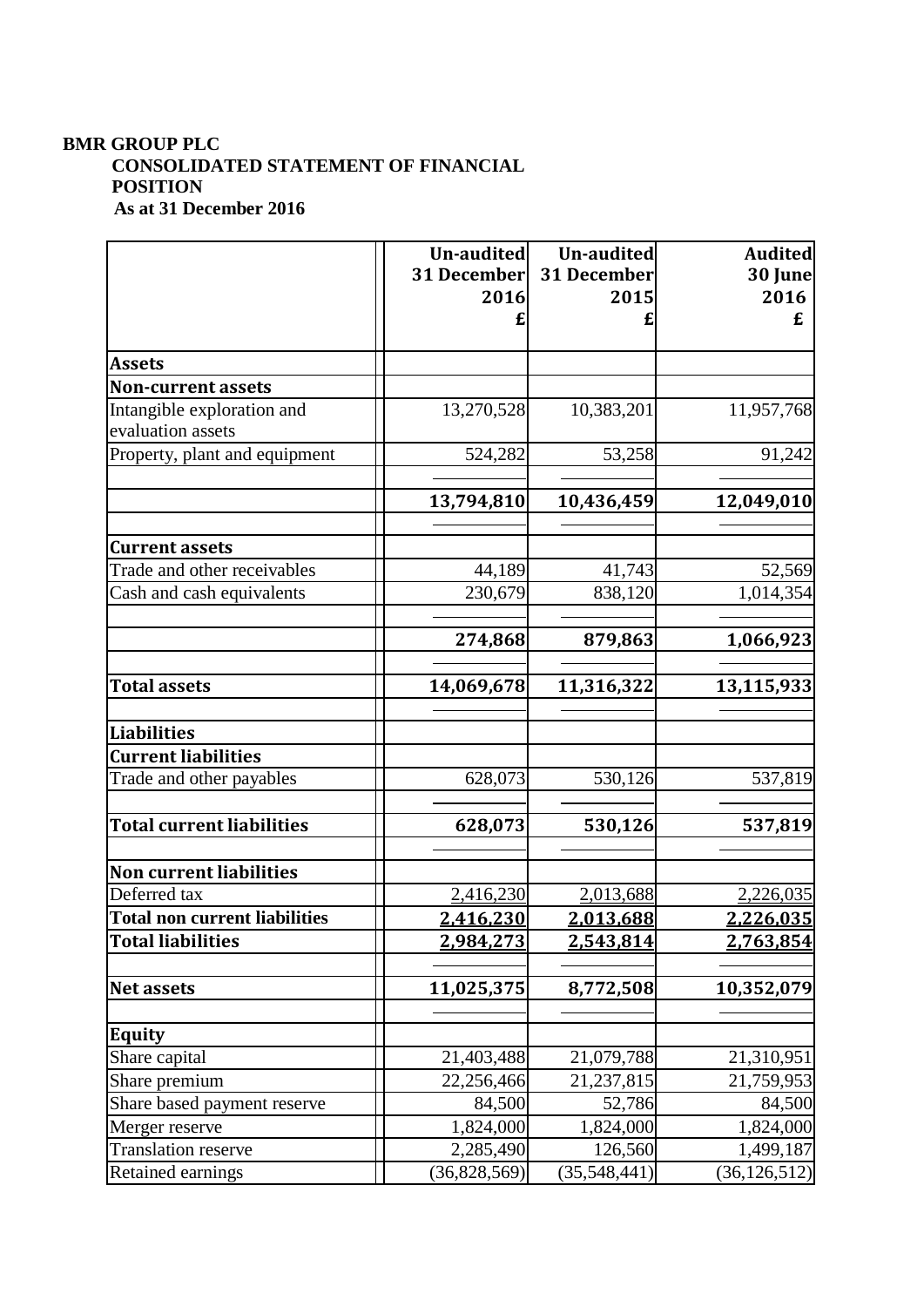| <b>Total equity</b> | 11,025,375 | 8,772,508 | 10,352,079 |
|---------------------|------------|-----------|------------|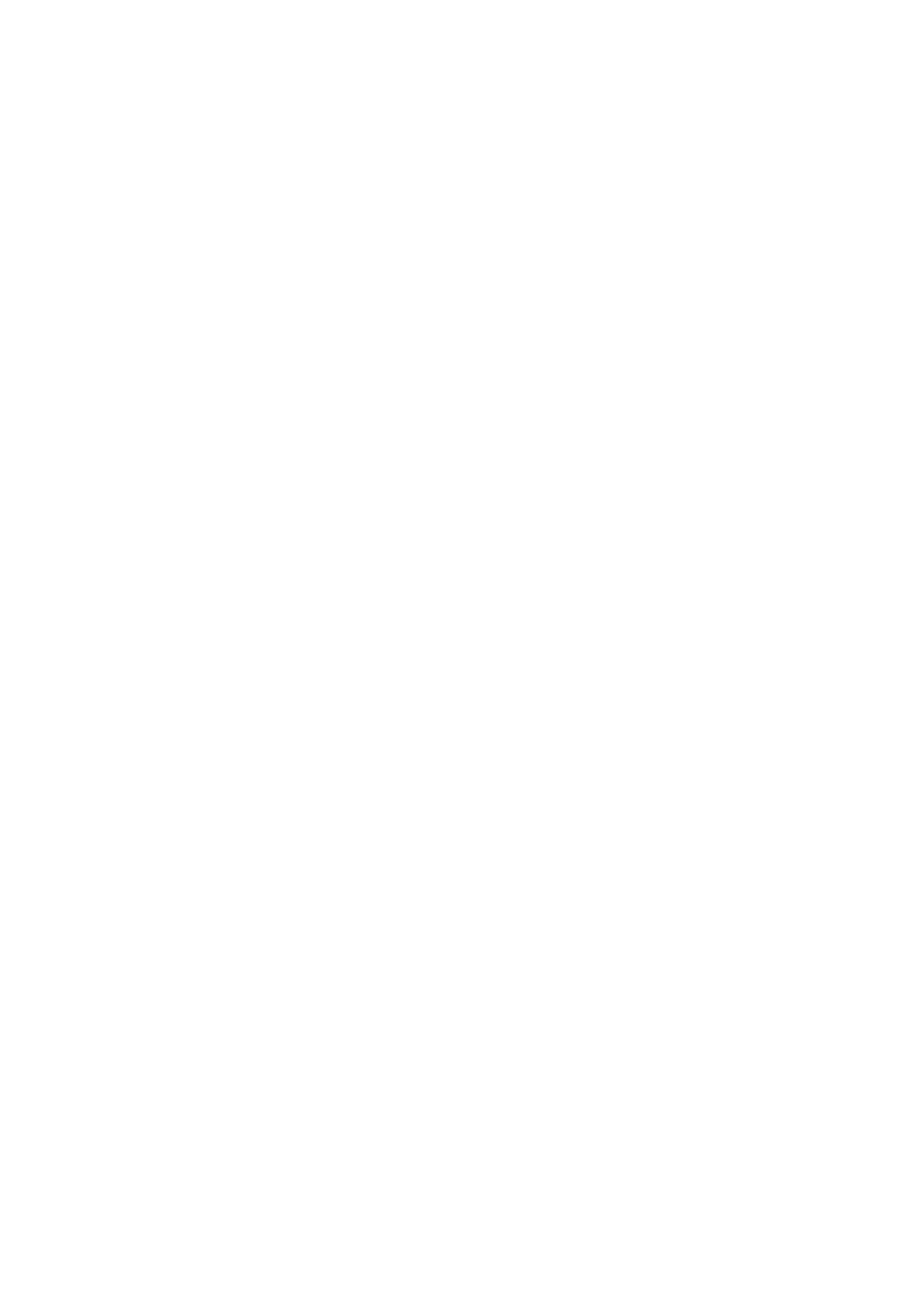# **BMR GROUP PLC CONSOLIDATED STATEMENT OF CHANGES IN EQUITY for the six month period ended 31 December 2016**

|                                                | Share<br>capital | Share<br>premium        | Share<br>based<br>payment<br>reserve | Merger<br>reserve | Translatio<br>$\mathbf{n}$<br>reserve | Retained<br>earnings                           | Total<br>equity                  |
|------------------------------------------------|------------------|-------------------------|--------------------------------------|-------------------|---------------------------------------|------------------------------------------------|----------------------------------|
|                                                | £                | £                       | £                                    | £                 | £                                     | £                                              | $\pounds$                        |
| As at 30 June 2015                             | 88               | 20,892,2 20,697,81<br>5 | 52,786                               | 1,824,00          |                                       | $(263, 486)$ (34,998,82)                       | $1)$   8,204,582                 |
| Total<br>comprehensive loss for the p<br>eriod |                  |                         |                                      |                   | 390,046                               |                                                | $(549, 620)$ $(159, 574)$        |
| Issue of shares                                | 187,500          | 562,500                 |                                      |                   |                                       |                                                | 750,000                          |
| Share issue costs                              |                  | (22,500)                |                                      |                   |                                       |                                                | (22,500)                         |
| As at 31 December 2015                         | 88               | 21,079,7 21,237,81<br>5 | 52,786                               | 1,824,00<br>0     | 126,560                               | (35,548,44)                                    | $1)$   8,772,508                 |
| <b>As at 30 June 2016</b>                      | 51               | 21,310,9 21,759,95<br>3 | 84,500                               | 1,824,00          |                                       | 1,499,187 (36,126,51 10,352,07<br>$\mathbf{2}$ | 9                                |
| Total comprehensive Income<br>for the period   |                  |                         |                                      |                   | 786,303                               | (702, 057)                                     | 84,246                           |
| Issue of shares                                | 92,537           | 527,463                 |                                      |                   |                                       |                                                | 620,000                          |
| Share issue costs                              |                  | (30, 950)               |                                      |                   |                                       |                                                | (30, 950)                        |
| As at 31 December 2016                         | 88               | 21,403,4 22,256,46<br>6 | 84,500                               | 1,824,00          | 2,285,490                             | 9)                                             | $(36,828,56 \mid 11,025,37$<br>5 |
|                                                |                  |                         |                                      |                   |                                       |                                                |                                  |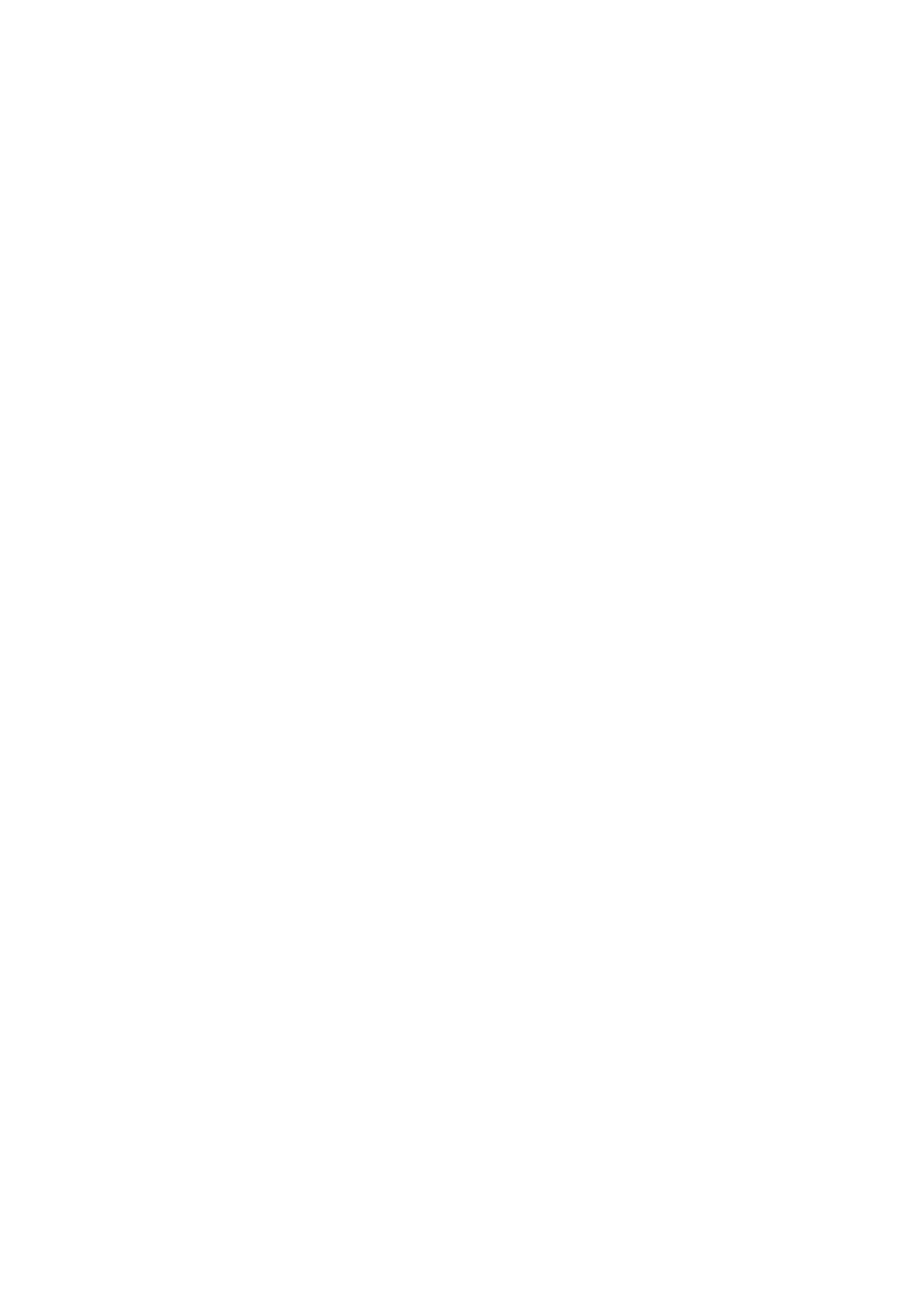# **BMR GROUP PLC CONSOLIDATED CASH FLOW STATEMENT for the six month period ended 31 December 2016**

|                                                           | <b>Un-audited</b><br><b>Period ended</b> | <b>Un-audited</b><br><b>Period</b> |
|-----------------------------------------------------------|------------------------------------------|------------------------------------|
|                                                           | 31 December                              | ended                              |
|                                                           | 2016<br>£                                | 31<br><b>December</b>              |
|                                                           |                                          | 2015                               |
|                                                           |                                          | £                                  |
|                                                           |                                          |                                    |
| <b>Cash flows from operating activities</b>               |                                          |                                    |
| Loss before tax                                           | (702, 057)                               | (549, 620)                         |
| Adjustments to reconcile net losses to cash utilised :    |                                          |                                    |
| Amortisation of exploration and evaluation assets         | 50,922                                   | 16,813                             |
| Depreciation of property, plant and equipment             | 21,517                                   | 21,502                             |
| Finance income                                            | (425)                                    | (1, 444)                           |
|                                                           |                                          |                                    |
| Operating cash outflows before movements in               | (630, 043)                               | (512,749)                          |
| working capital                                           |                                          |                                    |
| Changes in:                                               |                                          |                                    |
| Trade and other receivables                               | 148,242                                  | (158, 168)                         |
| Trade and other payables                                  | 92,005                                   | (227,098)                          |
|                                                           |                                          |                                    |
| Net cash outflow from operating activities                | (389,796)                                | (581, 679)                         |
| <b>Investing activities</b>                               |                                          |                                    |
| Interest received                                         | 425                                      | 1,444                              |
| Purchase of property, plant and equipment                 | (464, 657)                               | (8,836)                            |
| Purchase of intangible exploration and evaluation assets  | (504, 810)                               | (89,990)                           |
|                                                           |                                          |                                    |
| Net cash outflow from investing activities:               | (969, 042)                               | (97, 382)                          |
| <b>Financing activities</b>                               |                                          |                                    |
| Proceeds from issue of shares                             | 620,000                                  | 750,000                            |
| Share issue costs                                         | (30,950)                                 | (22,500)                           |
|                                                           |                                          |                                    |
| Net cash from financing activities                        | 589,050                                  | 727,500                            |
|                                                           |                                          |                                    |
| Net (decrease) / increase in cash and cash<br>equivalents | (769, 788)                               | 48,439                             |
| Effect of foreign exchange rate changes                   | (13,887)                                 | 3,800                              |
| Cash and cash equivalents at beginning of period          | 1,014,354                                | 785,881                            |
|                                                           |                                          |                                    |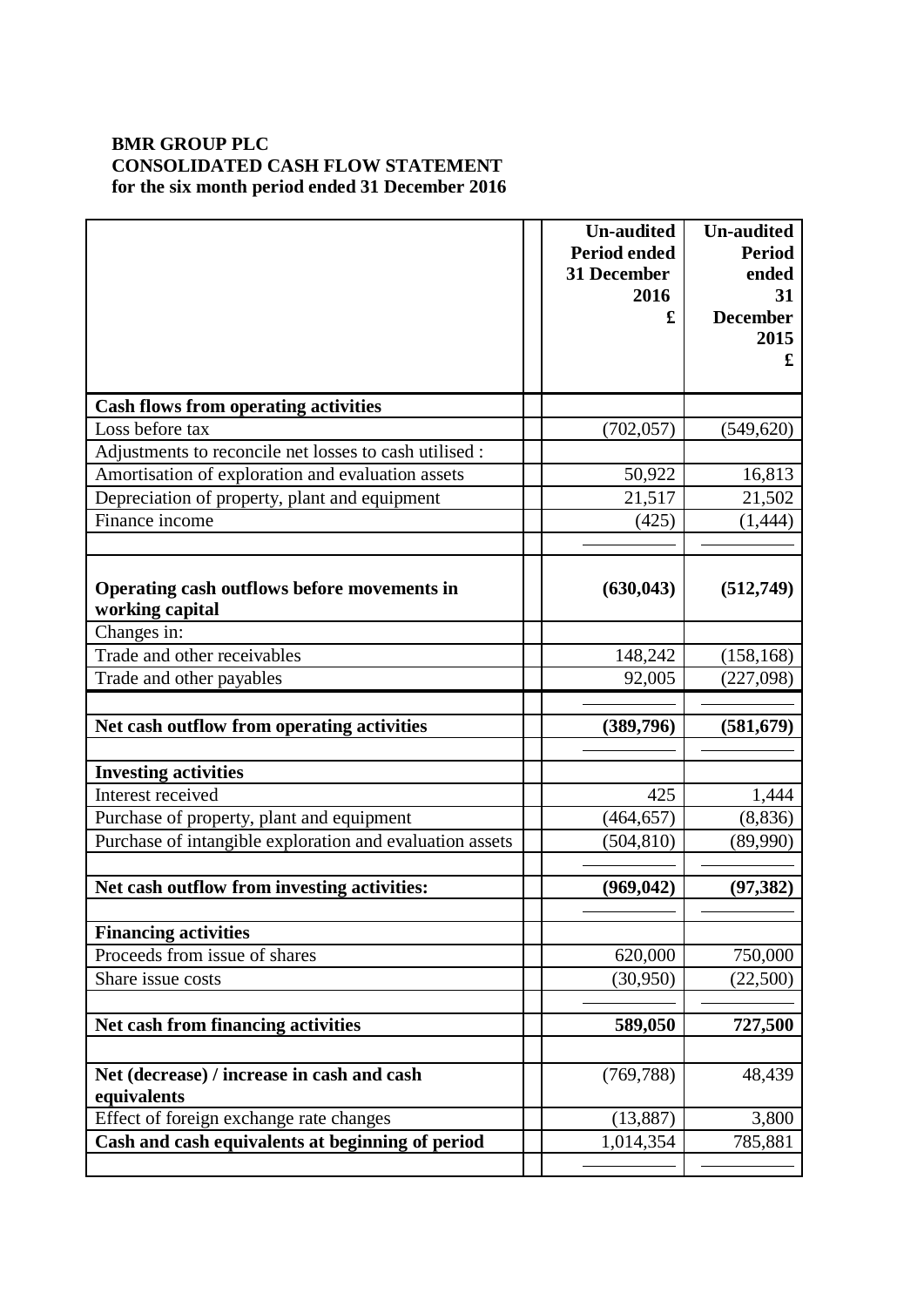| Cash and cash equivalents at end of period | 230,679 | 838.120 |
|--------------------------------------------|---------|---------|
|                                            |         |         |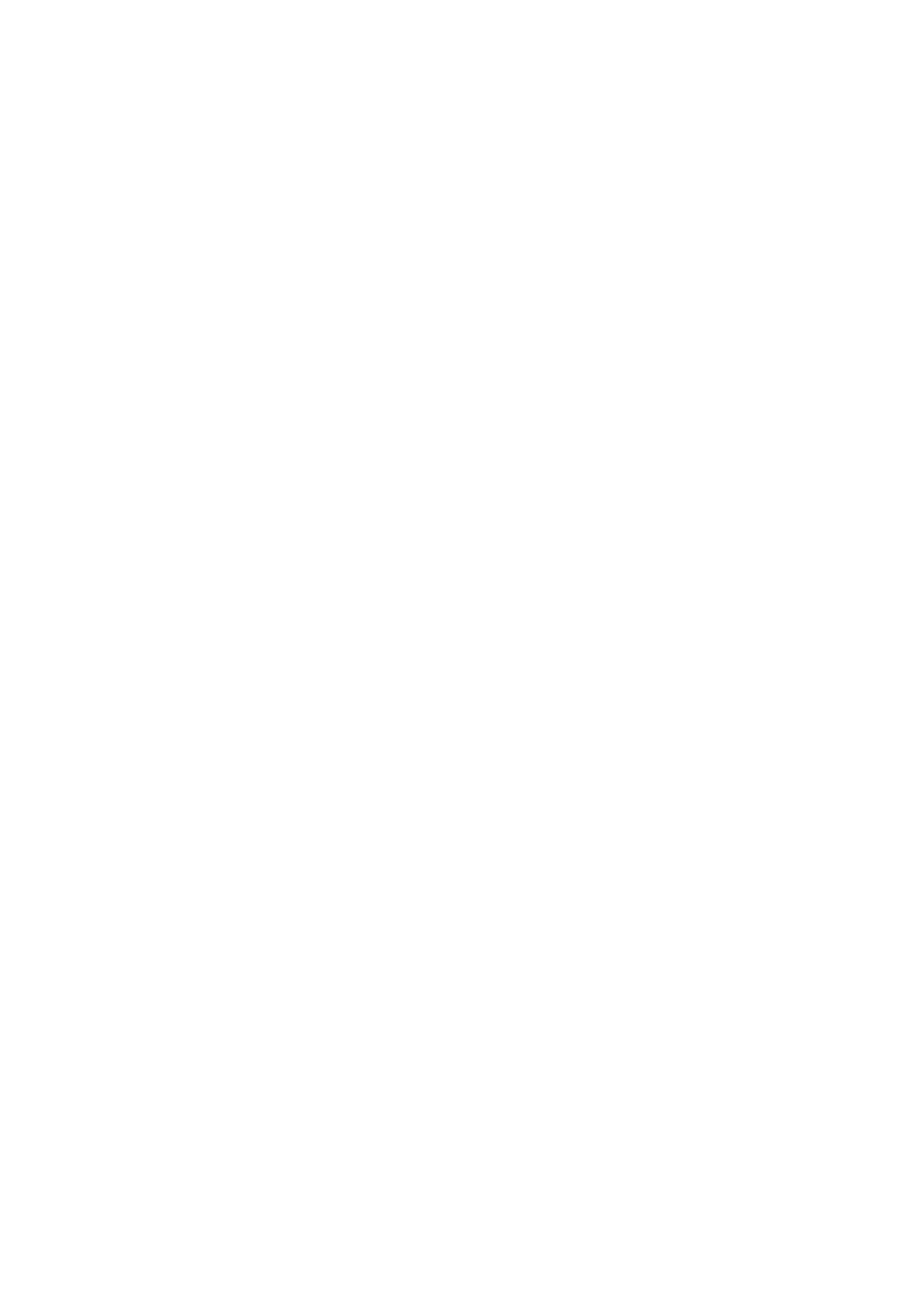#### **Notes to the interim results:**

### **1. General information and accounting policies**

This announcement is for the unaudited interim results for the period ended 31 December 2016. The Registered Office of the Company is at 35 Piccadilly, London W1J 0DW.

### **2. Basis of preparation**

The consolidated interim financial information has been prepared using policies based on International Financial Reporting Standards issued by the International Accounting Standards Board ("IASB") as adopted by the European Union, which are expected to be applied in the Group's financial statements for the year ending 30 June 2017 and are materially consistent with the accounting policies applied in respect of the year ended 30 June 2016.

The statements of consolidated interim results for the period 1 July 2016 to 31 December 2016 are unaudited, does not include all the information required for full financial statements and should be read in conjunction with the Group's consolidated financial statements for the year ended 30 June 2016. In the opinion of the Directors, the consolidated financial information for the period represents fairly the financial position and the results from operations and cash flows for the period, in conformity with generally accepted accounting principles consistently applied.

The annual financial statements of BMR Group PLC are prepared in accordance with International Financial Reporting Standards ('IFRS') as issued by the International Accounting Standards Board ('IASB') and as adopted by the European Union. The Group's consolidated annual financial statements for the year ended 30 June 2016 have been filed with the Registrar of Companies and are available on the Company's website [www.bmrplc.com.](http://www.bmrplc.com/)

As permitted, the Group has chosen not to adopt IAS 34 "Interim Financial Reporting". The Financial Statements are presented in £ Sterling. For the reference period end, the exchange rate from GBP to US\$ was £1.00 : \$1.2336.

In the prior period comparative, the gain on exchange differences of £533,114 has been reclassified from administration expenses to other comprehensive income. The reclassification represents the exchange differences arising from the foreign operation which is deemed to be a net investment in a foreign operation in accordance with IAS 21: the effects of changes in foreign exchange rates. The impact of the restatement only affects the equity within the consolidated statement of financial position and the consolidated statement of changes in equity. No amended presentation of the consolidated statement of financial position as at 1 July 2016 will be required.

### **Going concern**

After making enquiries, the Directors have a reasonable expectation that the Company has adequate resources with a combination of its cash balances and the facility entered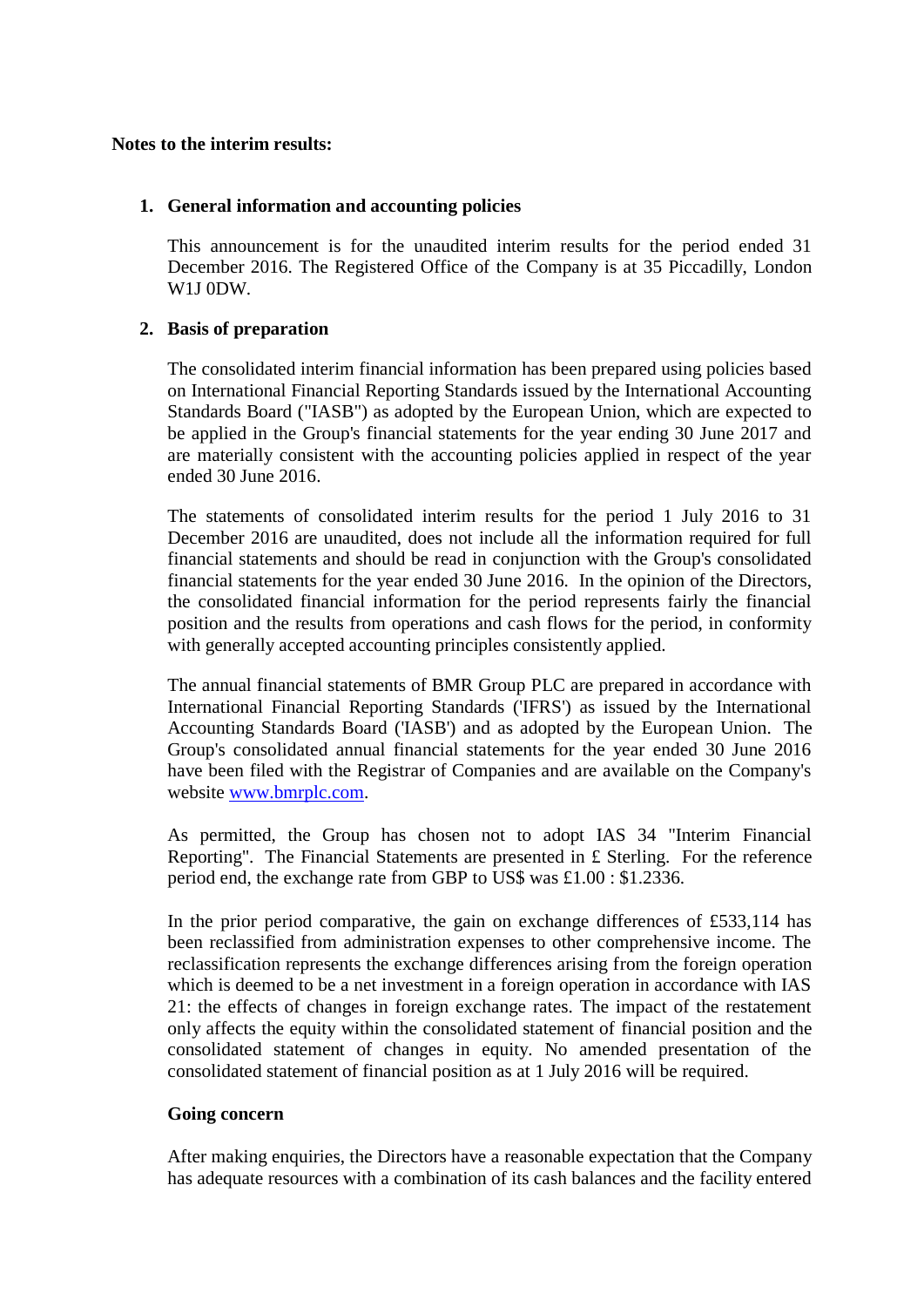into with African Compass International Limited to continue in operational existence for the foreseeable future. The Company has initiated the first drawdown from this facility and expects to receive the initial funds imminently. For these reasons, the Directors continue to adopt the going concern basis in preparing the financial statements.

## **3. Dividend**

The Directors do not recommend the payment of an interim dividend.

### **4. Share capital and warrants**

On 28 October 2016, the Company issued 9,253,731 ordinary shares of 1p each at a price of 6.7p per share raising £620,000 before expenses. In addition, for each share a warrant was issued to subscribe for a further new ordinary share at 7p per share in the 42 days following publication of BMR's results for the year ended 30 June 2016.

As at 31 December 2016, the Company had in issue 183,085,459 ordinary shares and 58,262,864 warrants.

### **5. Property, plant and equipment**

Additions of property, plant and equipment amounted to £464,657 for the six month period ended 31 December 2016 as the Company commenced construction of its processing Plant.

### **6. Intangible assets**

Additions of intangible assets amounted to £504,810 for the six month period ended 31 December 2016 incorporating the investment in Star Zinc and expenditure on the exploration and testing programme for the Ester Project.

### **7. Loss per share**

The loss per share of 0.40 pence (2015: loss 0.40 pence) has been calculated on the basis of the loss of £702,000 (2015: loss £550,000) and on 177,050,416 (2015:138,487,191) ordinary shares, being the weighted average number of ordinary shares in issue during the period ended 31 December 2016.

# **8. Events after the reporting date**

On 13 February 2017, as a result of the exercise of various warrants issued between 28 October 2015 and 28 October 2016, the Company has issued 5,920,774 ordinary shares of 1p each at a price of 7p per share raising approximately £414,454 before expenses.